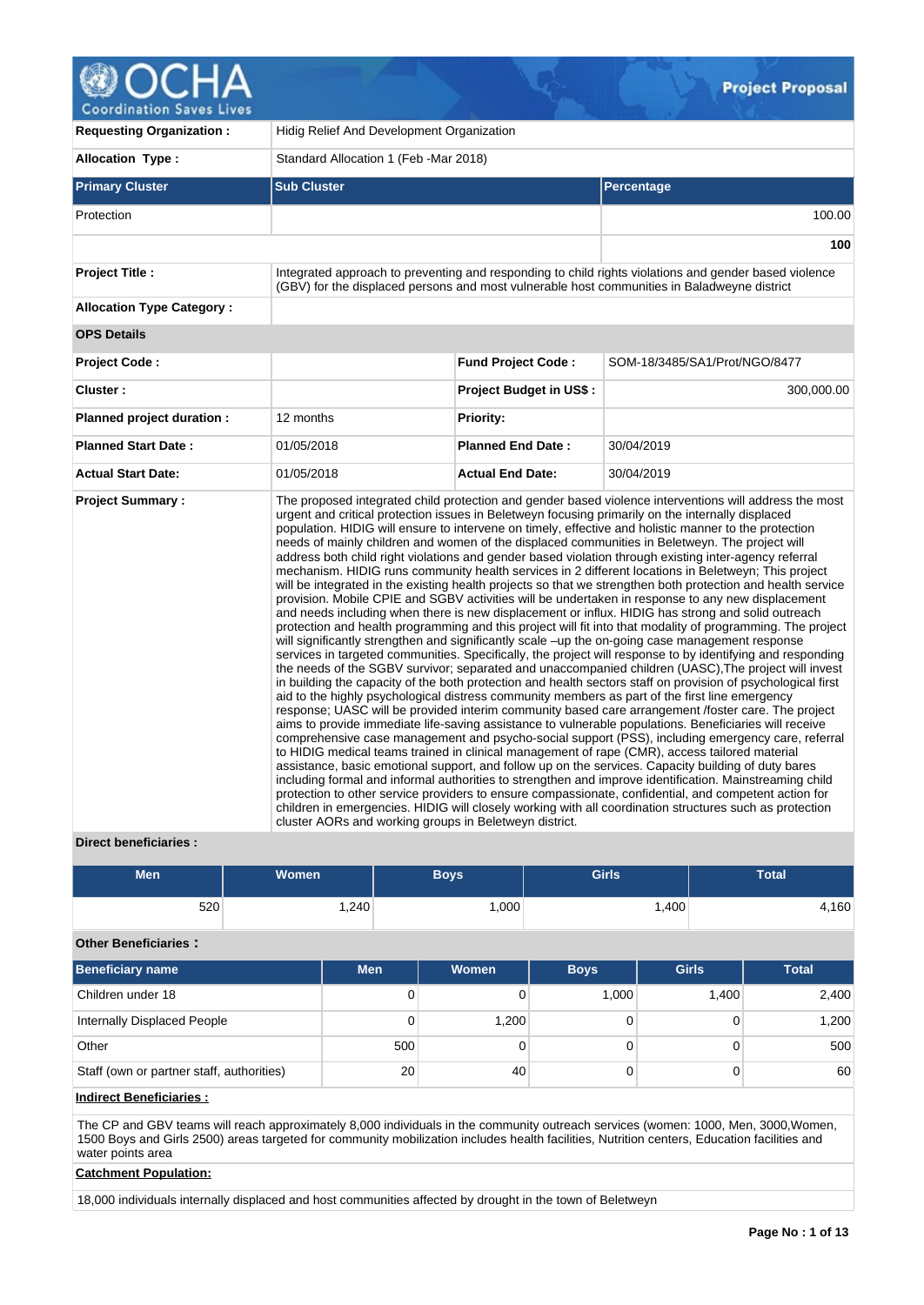## **Link with allocation strategy :**

The focus of this intervention is in line with the 2018 HRP strategic objectives as well as 1st standard allocation strategy objectives i.e. to address humanitarian needs by strengthening existing community mechanisms and where none exists establishing new community representation and empowerment structures to be involved in peaceful coexistence activities using dialogue to mitigation of potential conflict or to reduce of tensions between host- and IDP communities using an approach that takes into account the aim of achieving sustainability of the dialogue beyond the project duration through mobilization and awareness on risks facing children and how to improve the protective environment for the most vulnerable children and women with help of community volunteers focal points or child protection advocates. Incorporating basic life-skills training in activities (i.e. hand-washing, nutrition, mine risk education, gender, etc.) while responding to issues affecting unaccompanied and separated children, referral to family tracing through clan networks (clan tracing) or even interim care through community based mechanism like "kafalah system" which is kinship care for children without traditional care-givers.It will also address the protection and restoration of livelihood ,promote basic services as envisage with SO4 2018 as well as reinforcing gender sensitive protection of the displaced and other vulnerable group in Beletweyn district

#### **Sub-Grants to Implementing Partners :**

| <b>Partner Name</b>                                    | <b>Partner Type</b> |  | <b>Budget in US\$</b>       |  |  |  |  |  |  |  |
|--------------------------------------------------------|---------------------|--|-----------------------------|--|--|--|--|--|--|--|
|                                                        |                     |  |                             |  |  |  |  |  |  |  |
| Other funding secured for the same project (to date) : |                     |  |                             |  |  |  |  |  |  |  |
| <b>Other Funding Source</b>                            |                     |  | <b>Other Funding Amount</b> |  |  |  |  |  |  |  |
|                                                        |                     |  |                             |  |  |  |  |  |  |  |
| Organization focal point:                              |                     |  |                             |  |  |  |  |  |  |  |

| <b>Name</b>          | <b>Title</b>       | Email               | <b>Phone</b>  |
|----------------------|--------------------|---------------------|---------------|
| Daud Moalim Abdinuur | Executive director | damac09@hotmail.com | +252615532161 |

## **BACKGROUND**

#### **1. Humanitarian context analysis**

Somalia continues to face a consecutive below average seasons with climate forecast indicating a 40% chance of below normal 2018 rains. This situation will affect the pastures, water availability. Crop cultivation, livestock reproduction, low access to agricultural employment, water and food. Conflict and drought driven displacement mainly rural to urban centers with about 2.1 M IDPs is Somalia. High levels of displacement, with increased pressure on already limited basic services and urban livelihood opportunities, overcrowded locations with poor unhygienic living conditions and limited security services. This exposes the IDPs to acts of violence, coercion, exploitation, with IDPs recording high numbers of GBV survivors, distress among children due to both voluntary and involuntary family separations. However, severe drought that has hit many parts of Somalia as a result of two consecutive seasons of poor rainfall in 2017 continues to be the main driver of humanitarian needs. According to UNHCR's Protection and Return Monitoring Network, between November 2016 and May 2017, a total of 739,000 people have been displaced by the drought, the majority of drought-related displacement takes place from rural to urban areas and according to PRMN, more than 236,000 people arrived from (Jan-Aug 2017) in search of water and food, having traveled by foot, in donkey carts and trucks. Most of the newly displaced families (80% of them) come from villages in the Bay region, and have joined existing settlements for internally displaced in Beletweyn. Family separation remains a cause of concern as families move in search of livelihood. The ongoing conflict between the AMISOM-backed government forces and Al Shabaab further aggravates the deterioration of the protective environment for both host communities and IDPs, and is a trigger for population movement. The first half of 2017 has seen a trend of forced recruitment of children driven by forced displacement of population. Women travel long distance in search of water and fire woods which makes them at high risk of gender based violence. Therefore, displacement and family breakdown means children are at high risk of separation which puts them at risk of trafficking, Child labor, sexual exploitation and recruitment in armed groups. There is a crucial need to scale up, Strengthen and sustain the provision comprehensive case management, psycho social support, interim care and tracing services for these children, supported by the strong community mechanisms, community representation and empowerment structures in order to enhance community based structures.

#### **2. Needs assessment**

In Beletweyn; According to the CCCM Data available; there available protection services in key IDP sites is below 10%; Majority of the IDP camps in Beletweyn lack protection services; Beletweyn has recently received newly displaced IDPs and there is no referral system in places as well. The prevalence of the sexual and gender based violence in Beletweyn (45%) are very high and are considered areas received GBV survivors from the AS held areas. HIDIG protection teams identified multiple barriers in the identification of the GBV cases; there are the main barriers: 1) Limited awareness of the consequences of Gender Based Violence and Child Protection and available services; 2) Fear of retaliation by perpetrators; 3) Blaming of survivors and lack of confidentiality in the community and service providers. Furthermore, there are low levels of knowledge among humanitarian workers to respond and mitigate GBV in-line with the Inter Agency Standing Committee guidelines on GBV. Gaps to address are: 1) strengthen community engagement and awareness of GBV and services available, and promote community-based mechanisms for; 2) improve the quality of response services, particularly medical care, Psycho social support, case management and safe spaces; 3) Engage with formal and informal security and justice actors on human rights and protection of survivors and support in referring cases; 4) strengthen knowledge and practice of humanitarian actors on CP and GBV. Displacement and family breakdown means children are at high risk of separation which puts them at risk of trafficking, Child labor, sexual exploitation and recruitment in armed groups. Unaccompanied and separated children (UASC) girls are often hidden as they are absorbed into community structures and words as a servant mask their vulnerability as they are perceived as consenting work-force. Therefore, there is a crucial need to increase and sustain the provision comprehensive case management, psycho-social support, interim care and tracing services for these children. However, GBV remains rampant in Beletweyn Hiraan region, with the existing wide GBV intervention gap in basic service provision for survivors, including post-rape care, psychosocial support, and comprehensive survivor-centered care, including case management. Psychosocial support services are important to survivors; however, the capacity and coverage of these services in Beletweyn are low and nearly non-existent and especially in the IDP camps and surrounding rural areas.There are huge GBV and CP service provision gaps in most of the IDP camps in Beletweyn.

#### **3. Description Of Beneficiaries**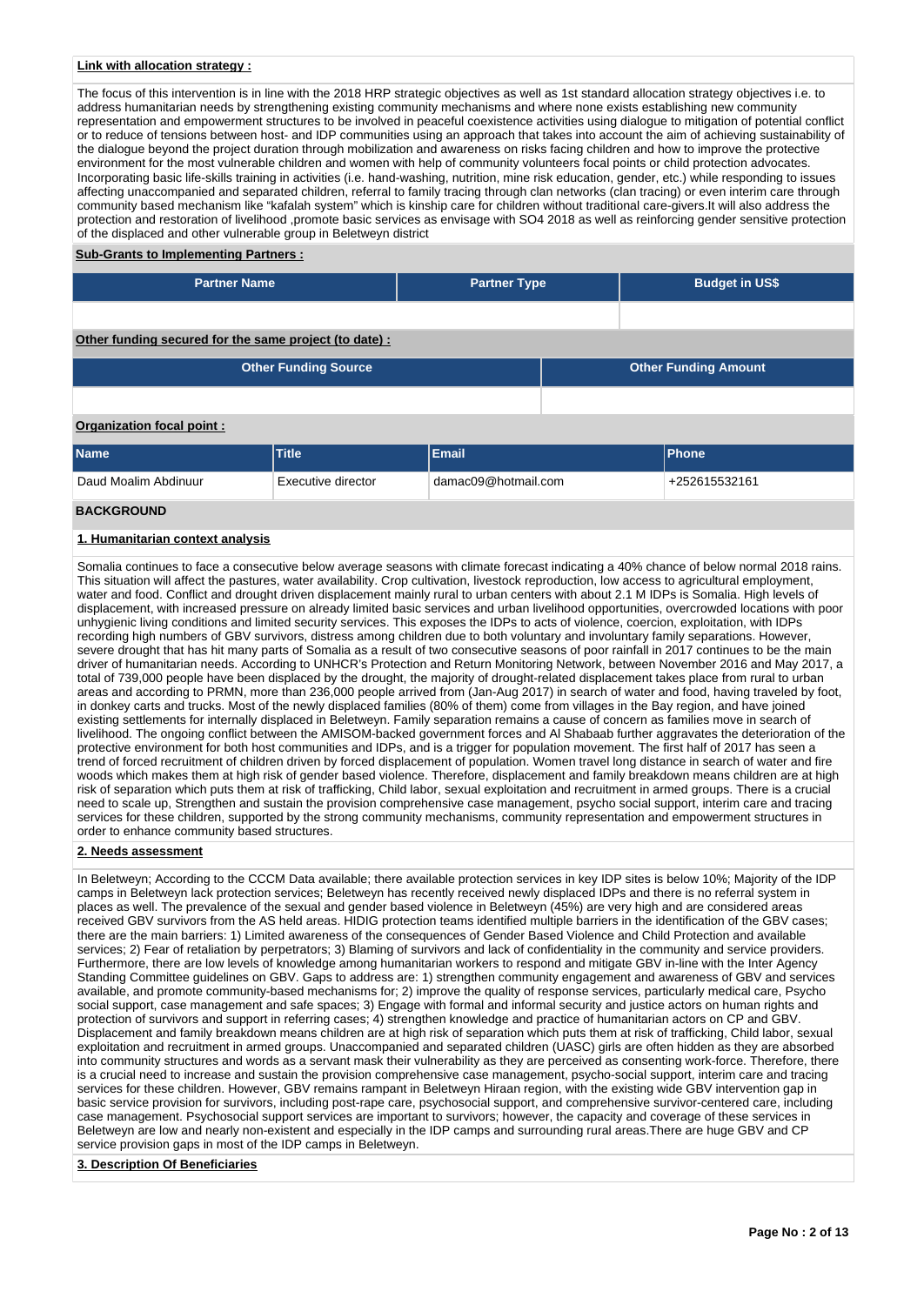The proposed project will directly benefit 4160 beneficiaries out of which 1200 are host community living near the IDP settlements in Beletweyn. The target beneficiary estimates and locations have been identified through the analysis of the recent mapping survey carried out by the protection Cluster and will be complemented by HIDIG pre-project implementation baseline survey and community consultations. The main target group however, will be Unaccompanied children (UAC) targeted would be children (persons under age of 18) from IDP and host community whose traditional care providers' whereabouts are unknown, could be due to movement as result of service induced separation or in search of basic needs or resources to sustain their family but efforts resulted to communication breakdown and broken family links. UACs there for would have no known adults responsible for their upkeep. Separated children (SC) on the other hand would be children without traditional care-givers but in company of other adults known to them, whom might be vulnerable (i.e might be elderly, unwell, disabled or not directly related to them) hence exposing them to risk of abuse. The project is to target up to 540 boys and 620 girls who are either unaccompanied or separated within one-year period. The targeted IDPs and host are of up to 1200 beneficiaries within the year. Capacity building to HIDIG staff and working group member organizations staff (20 men and 30 women; empowering community structures by training 60 clan leaders and participants from the formal authorities, 60 informal foster care providers of the and community mobilization to 4,600 community members from Beletweyn villages and IDP camps.

#### **4. Grant Request Justification**

HIDIG NGO has strong and solid protection programming expertise specially in child protection in emergency and Gender based violence. HIDIG implemented multiple integrated protection programming for the IDP and poor host community settings. HIDIG is currently working on primary health services provision in Beletweyn for the IDP population. The proposed project is in line with strategic objective of 2nd SHFstandard allocation 2018, The project seeks to provide life-saving protection support to the target beneficiaries. The project is in line with the cluster response strategy of providing life-saving support. The following key reasons justify the proposed protection programming:

a) HIDIG NGO has very solid CPIE and GBV in emergency programming and has been involved in the implementation of the protection programming pre and during drought period. The organization has strong presence in both location i.e Beletweyn and will thereby help in expanding and scaling up of the Protection programming response.

b) HIDIG is proposing capacity injection for the its multiple sectoral staff specially on the provision of the first line emergency response especially Psychosocial support and psychological first aid (PFA)

c) Established referral mechanism will help in expediting GBV and CP case management service provision.

d) HIDIG plans to create synergy and linkage with its existing health programming and thereby addressing both GBV and CP issues holistically with health services. Health services play critical roles in the provision of protection services specially GBV and Child Protection case management.

e) HIDIG NGO will target the neediest; at risk and highly vulnerable groups of the communities; We will ensure to aim in reaching out the most deprived community members who are often excluded from the aid provision. HIDIG management are mindful of the social and political barriers in the provision of the humanitarian in the context of Somalia and will tactful manage the situation using community based consultation and negotiation mechanism

#### **5. Complementarity**

HIDIG organization have holds a long standing history on actively implementing emergency program in south Central zone of Somalia and is currently active implementing partner of UNICEF,SHF,FAO and WFP in Beletweyn ,Baidoa,Ceelbarde and Xudur district in Hiran,Bay and Bakol region, through the currently SHF funded IERT project in Baidoa and the 3 MCH in Baladweyne HIDIG intends to complements these health,WASH and Nutrition activities with protection to enable works in complementary with the affected population in both target district of Baidoa and Baladweyne

#### **LOGICAL FRAMEWORK**

#### **Overall project objective**

To strengthen and improve the protective environment for the most vulnerable IDPs, returnees and host community (women, men, boys and girls) by improving child protection and GBV response, mitigation and mainstreaming in Baladweyne district Hiran region through support practical mainstreaming in critical areas affected by displacement.

**Protection**

| <b>Cluster objectives</b>                                                                                                                       | <b>Strategic Response Plan (SRP) objectives</b>                                                                                                                                                     | <b>Percentage of activities</b> |
|-------------------------------------------------------------------------------------------------------------------------------------------------|-----------------------------------------------------------------------------------------------------------------------------------------------------------------------------------------------------|---------------------------------|
| Enable and strengthen protection of affected<br>populations through protection monitoring,<br>analysis, reporting, coordination and<br>advocacy | 2018-SO1: Provide life-saving and life-<br>sustaining integrated multi-sectoral<br>assistance to reduce acute humanitarian<br>needs and reduce excess mortality among<br>the most vulnerable people | 100 <sup>1</sup>                |

**Contribution to Cluster/Sector Objectives :** Direct response to the need of unaccompanied and separated children by reuniting them with their traditional care providers will strengthen and improve the children's protective environment for the most vulnerable IDPs, returnees and host community by improving child protection in emergency response (CPiE) and establishing mechanisms for prevention and response of GBV, risk mitigation and protection mainstreaming in Baladweyne district, Hiran region to contribute to the Protection Cluster response plan overall cluster objective 1 and 2 link with the HRP 2018.

#### **Outcome 1**

Access to services and improved protective environment for the most vulnerable IDPs, returnees and host community (women, men, boys and girls) by restoring family contact or family reunification as well as safe alternatives to recruit of children and GBV response to identified survivors or mobilization of populations at risk in Baladweyne district

#### **Output 1.1**

#### **Description**

Case management, psycho social support, and interim care for UASC and vulnerable children provided and the capacity building of the CP staff, through technical support sessions and orientations material support based on the needs assessment

#### **Assumptions & Risks**

Risks can range from high interest from implementing organization for capacity development with limited resources to reach all interested parties and deterioration in site security

#### **Indicators**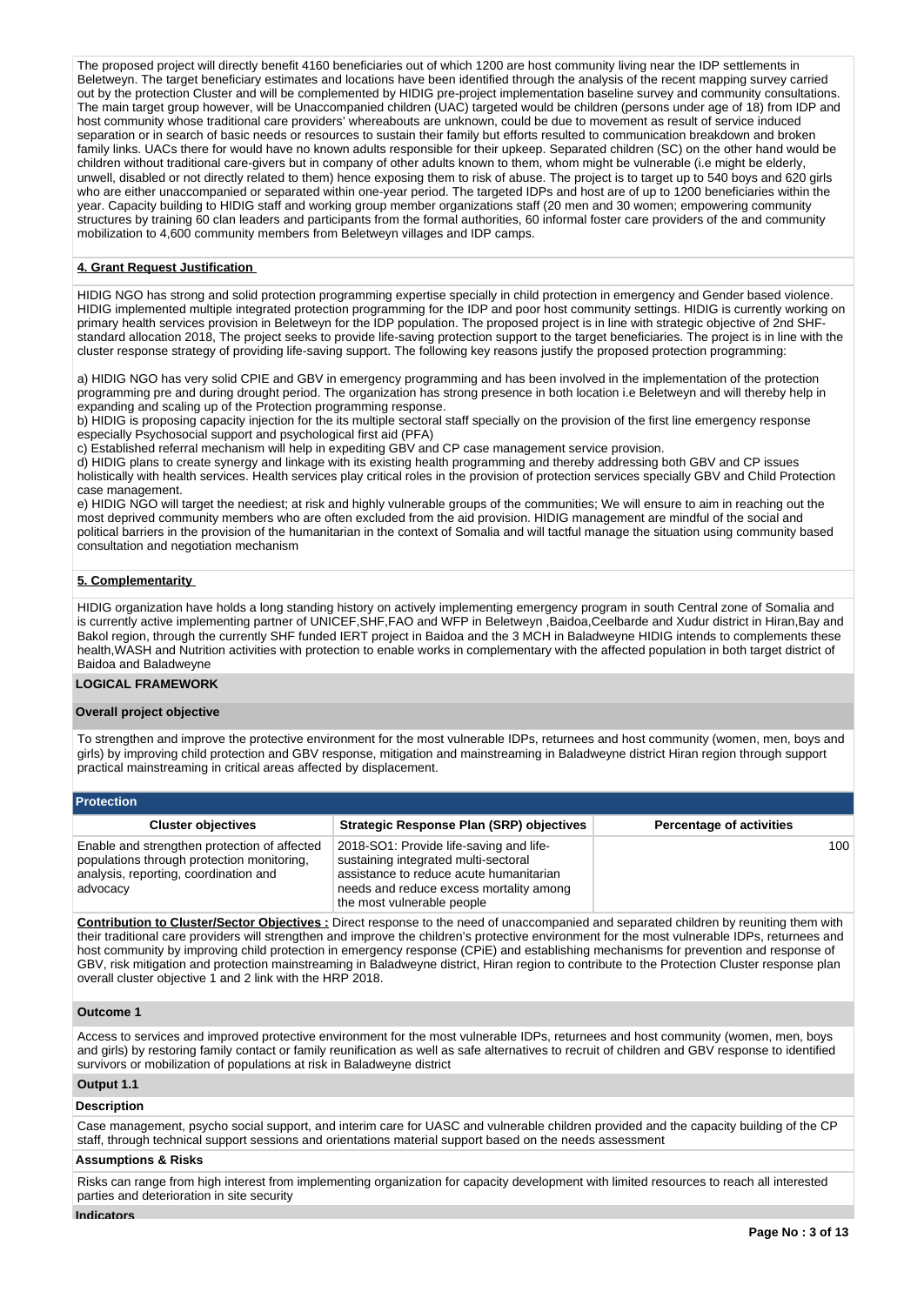# **Indicators**

| murvatora                     |                |                                                                                                                                                                                                                                             |            |                         |  |                   |               |
|-------------------------------|----------------|---------------------------------------------------------------------------------------------------------------------------------------------------------------------------------------------------------------------------------------------|------------|-------------------------|--|-------------------|---------------|
|                               |                |                                                                                                                                                                                                                                             |            | End cycle beneficiaries |  |                   |               |
| Code                          | <b>Cluster</b> | <b>Indicator</b>                                                                                                                                                                                                                            | <b>Men</b> | <b>Women</b>            |  | <b>Boys</b> Girls | <b>Target</b> |
| Indicator 1.1.1               | Protection     | Percentage of identified UAM and separated girls<br>and boys reunited with their families                                                                                                                                                   |            |                         |  |                   | 80            |
| <b>Means of Verification:</b> |                |                                                                                                                                                                                                                                             |            |                         |  |                   |               |
| Indicator 1.1.2               | Protection     | Number of unaccompanied and separated<br>children (UASC) boys and girls identified                                                                                                                                                          |            |                         |  |                   | 540           |
| <b>Means of Verification:</b> |                |                                                                                                                                                                                                                                             |            |                         |  |                   |               |
| Indicator 1.1.3               | Protection     | Number of girls and boys participating in<br>structured community-based psychosocial support<br>activities                                                                                                                                  |            |                         |  |                   | 2,200         |
| <b>Means of Verification:</b> |                |                                                                                                                                                                                                                                             |            |                         |  |                   |               |
| Indicator 1.1.4               | Protection     | Number of vulnerable girls and boys provided with<br>reintegration support                                                                                                                                                                  |            |                         |  |                   | 200           |
| <b>Means of Verification:</b> |                |                                                                                                                                                                                                                                             |            |                         |  |                   |               |
| Indicator 1.1.5               | Protection     | Number of members of community based child<br>protection structures, duty bearers, staff, formal<br>and informal authorities trained on child protection<br>approaches as well as community members<br>mobilization and awareness campaigns |            |                         |  |                   | 60            |
| Moane of Varification .       |                |                                                                                                                                                                                                                                             |            |                         |  |                   |               |

#### **Means of Verification :**

**Activities**

## **Activity 1.1.1**

## **Standard Activity : Family reunification**

Facilitate tracing of up to 80% of unaccompanied and separated boys and girls registered to be eunified with their families or regular/tradisional carers or restore communication when reunificationis not possible.

## **Activity 1.1.2**

## **Standard Activity : Family reunification**

Identification of 540 beneficiaries (540 unaccompanied and separated children and referral to family tracing services) in line with established standards based on individual needs.

#### **Activity 1.1.3**

## **Standard Activity : Psycho-social Support**

Access to Child friendly spaces and psychosocial support to individual beneficiaries in line with the inter agency child protection principles for up to 1200 boys and girls 1000 from host communities and schools and 1200 from IDP settlements

## **Activity 1.1.4**

## **Standard Activity : Child Soldier Rehabilitation**

Reintegration support for released children and other vulnerable children provided to a maximum of 200 beneficiaries, through immediate access to basic needs (i.e. basic food, and or cooking materials) , case management and psycho social support including referrals for livelihood opportunities.

## **Activity 1.1.5**

#### **Standard Activity : Capacity building**

Training members of existing Community-based Child Protection mechanisms (on prevention, mitigation, identification of individuals in need) in rights based approach (10 foster care providers and including 10 focal points / advocates) in one trainings each of 20 participants for 5 days. To complement the training of duty bearers and humanitarian 20 staff in comprehensive Case management (IDTR and GBV), orientation of 10 frontline staff and workshop with 10 formal and informal authorities (in one trainings each of 20 participants for 5 days) and to support awareness-raising and outreach (on Child Protection) risk factors and how to enhance a protective environment or system (one sessions per month to 20 participants per session). Total of 3 capacity building events, and monthly mobilization.

## **Output 1.2**

## **Description**

Improved access for GBV survivors and tailoring interventions to promote equal access to services for women, girls, boys timely, competent, confidential and compassionate case management

## **Assumptions & Risks**

| <b>Indicators</b>             |                |                                                                                                                                                 |                                |                      |  |  |               |  |  |
|-------------------------------|----------------|-------------------------------------------------------------------------------------------------------------------------------------------------|--------------------------------|----------------------|--|--|---------------|--|--|
|                               |                |                                                                                                                                                 | <b>End cycle beneficiaries</b> | End<br>cycle         |  |  |               |  |  |
| Code                          | <b>Cluster</b> | Indicator                                                                                                                                       | <b>Men</b>                     | Women   Boys   Girls |  |  | <b>Target</b> |  |  |
| Indicator 1.2.1               | Protection     | Number of male/female survivors who receive<br>medical assistance, including post rape treatment<br>within 72 hours, in line with set standards |                                |                      |  |  | 800           |  |  |
| <b>Means of Verification:</b> |                |                                                                                                                                                 |                                |                      |  |  |               |  |  |
| Indicator 1.2.2               | Protection     | Number of dignity kit distributed                                                                                                               |                                |                      |  |  | 200           |  |  |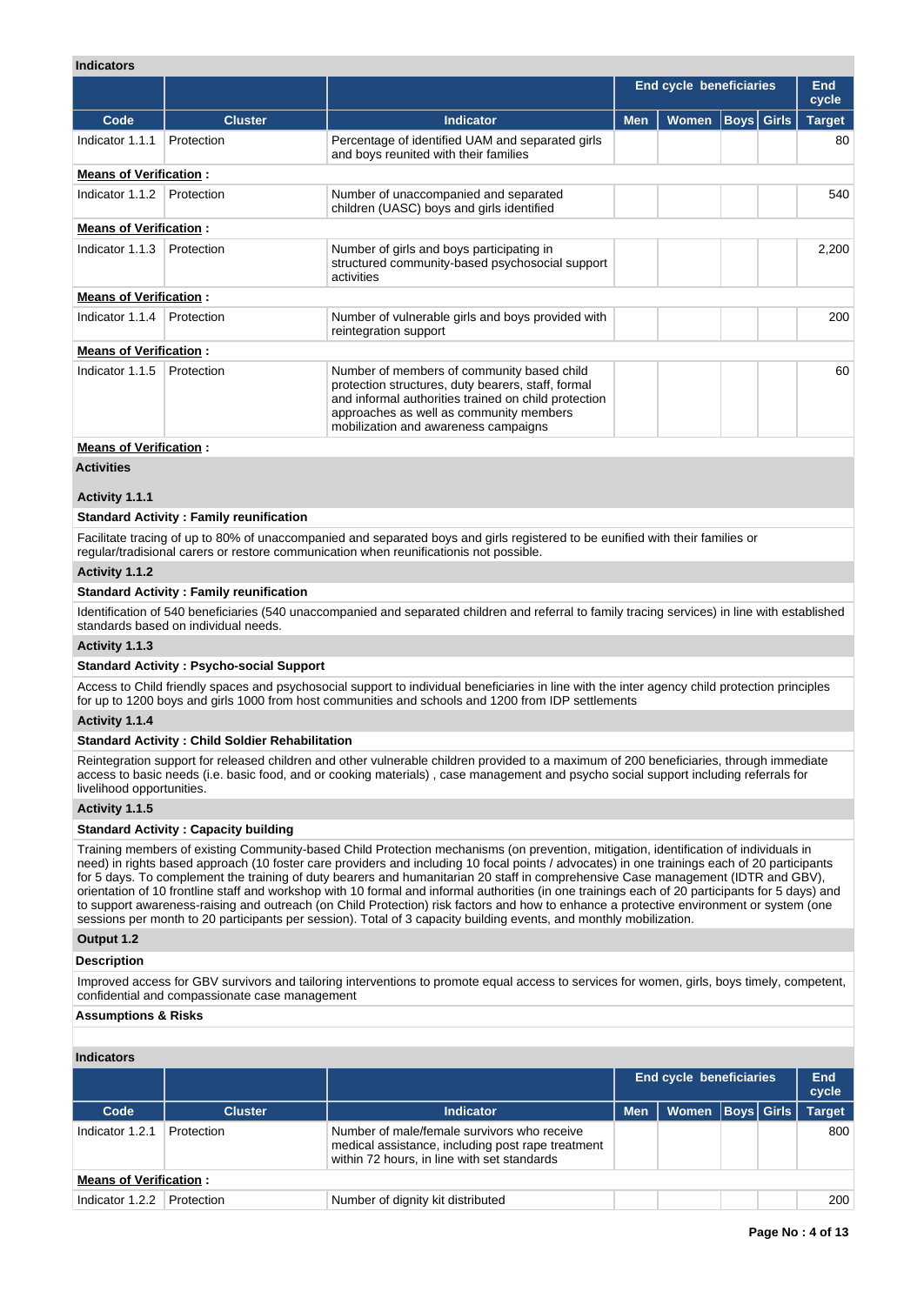| <b>Means of Verification:</b> |  |                                                                                                                                                                                  |  |  |  |  |       |  |  |
|-------------------------------|--|----------------------------------------------------------------------------------------------------------------------------------------------------------------------------------|--|--|--|--|-------|--|--|
| Indicator 1.2.3 Protection    |  | Number of individuals reached by traditional or<br>religious leaders with dialogues on all form/types<br>of GBV, including FGM, awareness campaign and<br>mobilization exercises |  |  |  |  | 4.160 |  |  |
| Moane of Vorification         |  |                                                                                                                                                                                  |  |  |  |  |       |  |  |

# **Verification :**

**Activities**

## **Activity 1.2.1**

## **Standard Activity : Psychological support**

Provide survivor-centered multi-sectoral support (including referral to medical, legal, pss, and safety) in line with principles of case management and information management

### **Activity 1.2.2**

#### **Standard Activity : Dignity Kits**

Provision of assessment based, case by case material assistance (which include dignity kits; solar lanterns) depending needs while fostering resilience

#### **Activity 1.2.3**

#### **Standard Activity : GBV referral centres**

Facilitating and supporting community-based GBV/gender mechanisms ( to ensure prevention, mitigation, and access to available services) by using mainstreaming booklet to manage gate keepers and formal / informal authorities in sensitization including Awareness raising advocacy and public outreach campaigns on GBV prevention, response and local mitigation mechanisms

## **Outcome 2**

Strengthened capacity of communities, formal and informal authorities, and other sectors (50% men and 50% women) to prevent and respond to CP and GBV issues and contribute to strengthened adherence IASC CP and GBV minimum standards in emergency response through building the capacity including the knowledge of the community on rights based approach in child protection, risks and protective factors as well as GBV causes and consequences, services available, importance of timely reporting of cases, and both CP and GBV guiding principles and referral.

# **Output 2.1**

## **Description**

Formal and informal authorities trained on protection principles, best interests of survivors and principled referrals of cases identified and coordinated service mapping to enhance access for the vulnerable communities

#### **Assumptions & Risks**

#### **Indicators**

|                               |                |                                                                                                                                                                                  |            | End cycle beneficiaries |  |                   | <b>End</b><br>cycle |
|-------------------------------|----------------|----------------------------------------------------------------------------------------------------------------------------------------------------------------------------------|------------|-------------------------|--|-------------------|---------------------|
| Code                          | <b>Cluster</b> | <b>Indicator</b>                                                                                                                                                                 | <b>Men</b> | <b>Women</b>            |  | <b>Boys</b> Girls | <b>Target</b>       |
| Indicator 2.1.1               | Protection     | Number of male/female survivors who receive<br>medical assistance, including post rape treatment<br>within 72 hours, in line with set standards                                  |            |                         |  |                   | 4.160               |
| <b>Means of Verification:</b> |                |                                                                                                                                                                                  |            |                         |  |                   |                     |
| Indicator 2.1.2               | Protection     | Number of individuals reached by traditional or<br>religious leaders with dialogues on all form/types<br>of GBV, including FGM, awareness campaign and<br>mobilization exercises |            |                         |  |                   | 4.160               |

# **Means of Verification :**

**Activities**

## **Activity 2.1.1**

## **Standard Activity : Psycho-social Support**

Provide survivor-centered multi-sectoral support (including referral to medical, legal, pss, and safety) in line with principles of case management and information management

### **Activity 2.1.2**

#### **Standard Activity : GBV referral centres**

Facilitating and supporting community-based GBV/gender mechanisms ( to ensure prevention, mitigation, and access to available services) by using mainstreaming booklet to manage gate keepers and formal / informal authorities in sensitization including Awareness raising advocacy and public outreach campaigns on GBV prevention, response and local mitigation mechanisms

## **Additional Targets :**

# **M & R**

#### **Monitoring & Reporting plan**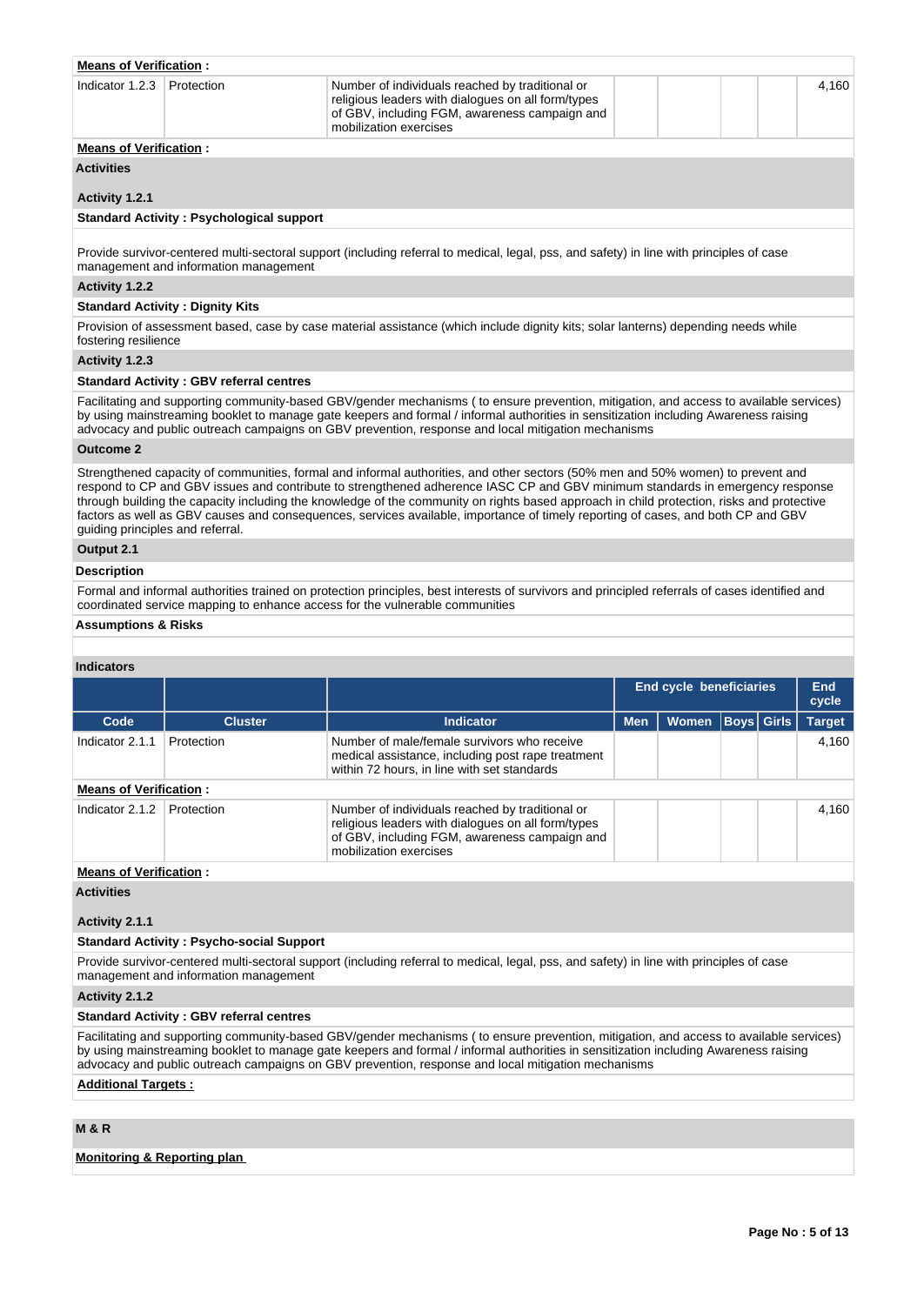HIDIG has strong and solid monitoring and evaluation department that will ensure that all impact of the project is documented properly. These monitoring and evaluating mechanisms will provide an understanding of the project's progress through regular progress tracking so that appropriate corrective actions can be taken in a timely manner when the performance deviates significantly from the original plan and strategy. HIDIG monitoring and evaluation procedures will be based on its framework of Learning through Evaluation with Accountability and Planning. The monitoring and evaluation process will be based on a detailed monitoring and evaluation plan and indicator tracking table which will be established at the onset of the project. These indicators will be used to measure accomplishments, the aggregate data by sex. age, location, and social vulnerability. Project progress will be monitored on monthly, quarterly and annual basis to ensure the achievement of project deliverables and to measure results against the set objectives. The monitoring process will commence with project implementation and will be the prime responsibility of the Project Manager and project Officers. The project will have a dedicated child protection Project Manager who will be responsible for ensuring standard project monitoring procedures are correctly adhered to in accordance with SHF rules, regulations, and guidelines. Additionally, M&E officer will work closely to set up the monitoring plan and follow up to ensure outputs are properly measured. Day-to-day monitoring will be carried out through designated M&E staff through reports from the field, distribution lists, delivery Notes, contact, and pictures with GPS if applicable. HIDIG will also have overall program field Coordinator who will also provide support to the project's implementation, mentoring, and M&E. International staff will only be able to monitor field activities if security allows. HIDIG's project staff will develop monthly internal project reports that will be shared with the Program manager. These reports will provide the information needed for supervisors and senior staff to guide any adjustment to programming that proves necessary. At the end of each quarter, the project staff will develop a quarterly narrative report. Meanwhile, the Program manager will be assigned to this project to support the field team to set-up proper M&E processes. Based on agreed processes and indicators, the Project Manager and the field protection staffs especially the CP/GBV field coordinator Officer will lead quarterly monitoring activities involving representatives from the key stake holders and communities. Technical and financial oversight will be provided not only at the national level but also by responsible HIDIG finance officer. Participatory methods will be used to collect feedback from beneficiary communities during project period in order to make the project implementation and knowledge management process effective. The participatory methodologies that will be used will also include focus group discussions, stakeholder meetings etc. Close involvement of beneficiary communities will also ensure commitment, ownership, and follow-up from beneficiaries as well as from local authorities and other the feedback collected will provide quantitative gender segregated data as well as qualitative data that will greatly inform both internal quarterly reports and the interim and final reports and ensure organizational learning.

#### **Workplan**

| Activitydescription                                                                                                                                                                                                                                                                                                                                                                                                                                                                                                                                                                                                                                                                                       | Year |    |              | 3        |                         |    |          |              |              |          |              |              |                         |
|-----------------------------------------------------------------------------------------------------------------------------------------------------------------------------------------------------------------------------------------------------------------------------------------------------------------------------------------------------------------------------------------------------------------------------------------------------------------------------------------------------------------------------------------------------------------------------------------------------------------------------------------------------------------------------------------------------------|------|----|--------------|----------|-------------------------|----|----------|--------------|--------------|----------|--------------|--------------|-------------------------|
| Activity 1.1.1: Facilitate tracing of up to 80% of unaccompanied and separated<br>boys and girls registered to be eunified with their families or regular/tradisional                                                                                                                                                                                                                                                                                                                                                                                                                                                                                                                                     | 2018 |    |              |          |                         | X. | X        | X.           | $\mathsf{X}$ | <b>X</b> | X.           | X.           | $\mathsf{X}$            |
| carers or restore communication when reunificationis not possible.                                                                                                                                                                                                                                                                                                                                                                                                                                                                                                                                                                                                                                        | 2019 | X. | X.           | X.       | $\mathsf{I} \mathsf{X}$ |    |          |              |              |          |              |              |                         |
| Activity 1.1.2: Identification of 540 beneficiaries (540 unaccompanied and<br>separated children and referral to family tracing services) in line with established                                                                                                                                                                                                                                                                                                                                                                                                                                                                                                                                        |      |    |              |          |                         | X. | X        | X            | X            | X.       | X.           | X.           | $\mathsf{X}$            |
| standards based on individual needs.                                                                                                                                                                                                                                                                                                                                                                                                                                                                                                                                                                                                                                                                      | 2019 | X. | X.           | X        | $\mathsf{X}$            |    |          |              |              |          |              |              |                         |
| Activity 1.1.3: Access to Child friendly spaces and psychosocial support to<br>individual beneficiaries in line with the inter agency child protection principles for up                                                                                                                                                                                                                                                                                                                                                                                                                                                                                                                                  | 2018 |    |              |          |                         | X. | X        | X            | $\mathsf{X}$ | <b>X</b> | X            | <b>X</b>     | $\mathsf{I} \mathsf{X}$ |
| to 1200 boys and girls 1000 from host communities and schools and 1200 from<br><b>IDP</b> settlements                                                                                                                                                                                                                                                                                                                                                                                                                                                                                                                                                                                                     | 2019 | X  | $\mathsf{X}$ | X        | X                       |    |          |              |              |          |              |              |                         |
| Activity 1.1.4: Reintegration support for released children and other vulnerable<br>children provided to a maximum of 200 beneficiaries, through immediate access to                                                                                                                                                                                                                                                                                                                                                                                                                                                                                                                                      | 2018 | X. |              |          |                         | X. | $\times$ | X            | X            | X        | X            | $\mathsf{X}$ | $\times$                |
| basic needs (i.e. basic food, and or cooking materials), case management and<br>psycho social support including referrals for livelihood opportunities.                                                                                                                                                                                                                                                                                                                                                                                                                                                                                                                                                   |      |    | X            | $\times$ | $\overline{\mathsf{x}}$ |    |          |              |              |          |              |              |                         |
| Activity 1.1.5: Training members of existing Community-based Child Protection<br>mechanisms (on prevention, mitigation, identification of individuals in need) in                                                                                                                                                                                                                                                                                                                                                                                                                                                                                                                                         | 2018 |    |              |          |                         |    |          |              |              |          |              |              |                         |
| rights based approach (10 foster care providers and including 10 focal points /<br>advocates) in one trainings each of 20 participants for 5 days. To complement the<br>training of duty bearers and humanitarian 20 staff in comprehensive Case<br>management (IDTR and GBV), orientation of 10 frontline staff and workshop with<br>10 formal and informal authorities (in one trainings each of 20 participants for 5<br>days) and to support awareness-raising and outreach (on Child Protection) risk<br>factors and how to enhance a protective environment or system (one sessions per<br>month to 20 participants per session). Total of 3 capacity building events, and<br>monthly mobilization. | 2019 |    |              |          | X                       |    |          |              |              |          |              |              |                         |
| Activity 1.2.1:<br>Provide survivor-centered multi-sectoral support (including referral to medical,                                                                                                                                                                                                                                                                                                                                                                                                                                                                                                                                                                                                       | 2018 |    |              |          |                         | X  | X        | $\mathsf{X}$ | $\times$     | X.       | $\mathsf{X}$ | X            | $\mathsf{X}$            |
| legal, pss, and safety) in line with principles of case management and information<br>management                                                                                                                                                                                                                                                                                                                                                                                                                                                                                                                                                                                                          | 2019 | X. | X.           | ΙX.      | $\mathsf{I} \mathsf{X}$ |    |          |              |              |          |              |              |                         |
| Activity 1.2.2: Provision of assessment based, case by case material assistance<br>(which include dignity kits; solar lanterns) depending needs while fostering                                                                                                                                                                                                                                                                                                                                                                                                                                                                                                                                           | 2018 |    |              |          |                         | X  | X        | <sup>X</sup> | X            | X.       | X            | $\times$     | ΙX.                     |
| resilience                                                                                                                                                                                                                                                                                                                                                                                                                                                                                                                                                                                                                                                                                                | 2019 | X. | X.           | IX.      | $\mathsf{I} \mathsf{X}$ |    |          |              |              |          |              |              |                         |
| Activity 1.2.3: Facilitating and supporting community-based GBV/gender<br>mechanisms ( to ensure prevention, mitigation, and access to available services)                                                                                                                                                                                                                                                                                                                                                                                                                                                                                                                                                | 2018 |    |              |          |                         | X. | X.       | IX.          | $\mathsf{X}$ | X.       | X            | X.           | $\mathsf{I} \mathsf{X}$ |
| by using mainstreaming booklet to manage gate keepers and formal / informal<br>authorities in sensitization including Awareness raising advocacy and public<br>outreach campaigns on GBV prevention, response and local mitigation<br>mechanisms                                                                                                                                                                                                                                                                                                                                                                                                                                                          | 2019 | X. | <b>X</b>     | ΙX.      | $\mathsf{X}$            |    |          |              |              |          |              |              |                         |
| Activity 2.1.1: Provide survivor-centered multi-sectoral support (including referral to<br>medical, legal, pss, and safety) in line with principles of case management and                                                                                                                                                                                                                                                                                                                                                                                                                                                                                                                                | 2018 |    |              |          |                         | X. | X        | X            | X            | X.       | $\times$     | X.           | $\mathsf{X}$            |
| information management                                                                                                                                                                                                                                                                                                                                                                                                                                                                                                                                                                                                                                                                                    |      | X. | X.           | ΙX.      | $\mathsf{X}$            |    |          |              |              |          |              |              |                         |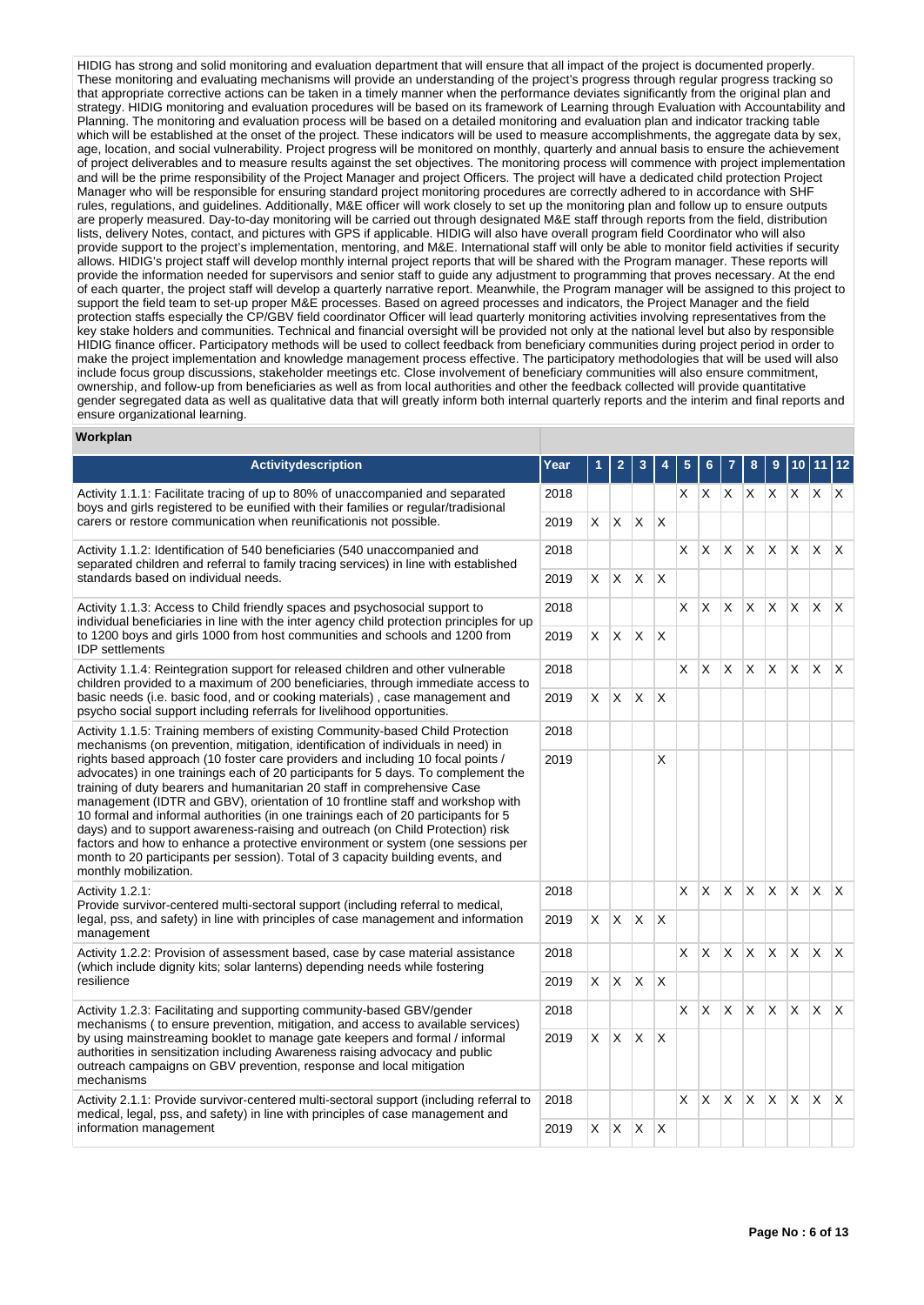| Activity 2.1.2: Facilitating and supporting community-based GBV/gender<br>mechanisms (to ensure prevention, mitigation, and access to available services)<br>by using mainstreaming booklet to manage gate keepers and formal / informal<br>authorities in sensitization including Awareness raising advocacy and public | 2018 |  |  |  |  |  |
|--------------------------------------------------------------------------------------------------------------------------------------------------------------------------------------------------------------------------------------------------------------------------------------------------------------------------|------|--|--|--|--|--|
|                                                                                                                                                                                                                                                                                                                          | 2019 |  |  |  |  |  |
| outreach campaigns on GBV prevention, response and local mitigation<br>mechanisms                                                                                                                                                                                                                                        |      |  |  |  |  |  |

#### **OTHER INFO**

## **Accountability to Affected Populations**

HIDIG adheres to monitoring and evaluation standards and believes in the full participation of beneficiaries throughout the implementation of the project. HIDIG will promote the poor as informed participants in development since the organization considers top-down development approaches as dis empowering and ineffective. The beneficiaries will be involved in targeting and HIDIG will use local knowledge to identify needy households and/or review selection, beneficiary liaison of both elected and un elected members of the community, beneficiary representative, community communication forums, monitoring of program implementation to ensure transparency, and management and/or monitoring of supply and quality of services. HIDIG staff are trained to ensure that collective agency plays an important role in improving well-being and reduces information problems in determining priorities & targeting appropriate beneficiaries. The participation of beneficiaries also allows the project interventions to strengthen community based institutions that organize the poor & build their capabilities to act collectively in their own interest which in turn increases the sustainability of intervention through fostering ownership of program objectives and processes. In the Somali context the beneficiaries will be consulted at local level, through community, clan and religious leaders regarding project location sites and the quality of services to ensure that all the vulnerable people can actively participate in the project. Within the targeted IDP camps, IDPs will be engaged in the project activities through the IDP Management Camp Committee which comprise IDP members and some representatives of the local authority.Due to the complexity of Somalia, SPHERE standards may not be fully met, but HIDIG will make a concerted effort to increase beneficiaries' access to life-saving activities as well as international standards. Traditionally in Baladweyne and many areas in Somalia, women have not been allowed by religious and cultural norms to take a lead in community development activities; until recently when the local leadership structures began to promote women's participation in community based activities. Women do participate actively but are frequently side-lined when it comes to decision making processes despite playing a vital role in household and community dynamics. The project will seek to encourage the increased participation of women in project meetings so that they can provide input and feedback regarding the quality of services they will be receiving from the interventions. Encouraging increased participation by women and girls in the project structures does not in any way diminish the role to be played by their male counterparts.

#### **Implementation Plan**

Four Case workers (2 women and 2 men) will provide case management and basic emotional support and referral for UASC and GBV. HIDIG prevention & response officer will provide supervision, monitoring and CP PM will provide technical backstopping. M&E Database officer will manage the CPIMS/GBVIMS database and provide technical support to the field level and refresher training: Material support including dignity kits and transportation to health facilities will be tailored based on based on individual assessments by case workers, and approved by prevention and response officer and the PM: Technical support for CMR will be referred to health provided by case workers: Community Mobilization Coordinator will facilitate identification and training of community volunteer focal points (equal male and female, from each of the 4 sectors in the location) in each target location who will then support with community awareness activities: Community Mobilization Coordinator with the CP/GBV focal points in each target location will engage with formal and informal authorities for CP, GBV, human rights and referral based on assessment: CP PM and prevention and response officer will train the relevant stakeholders, mainstreaming trainer will conduct mainstreaming sessions for humanitarian workers. HIDIG participates in the national UN coordination and CP and GBV cluster meetings convened in Nairobi. HIDIG CP manager/ GBV response participates in cluster meetings at field level in Beletweyn Hiran region. These protection cluster coordination meetings provide an opportunity for HIDIG to coordinate effectively with other implementing NGOs providing protection services in order to avoid duplication of activities. The cluster meetings share information and protection needs prevailing on the ground and the partners also monitor protection trends of the IDPs and host communities

## **Coordination with other Organizations in project area**

| Name of the organization                                                              | Areas/activities of collaboration and rationale                                                                                                                                           |
|---------------------------------------------------------------------------------------|-------------------------------------------------------------------------------------------------------------------------------------------------------------------------------------------|
| Protection cluster, WARDI, Hirshabelle line ministry, Save the<br>children.DRC and RI | For coordination and information sharing. For coordination and<br>supportive supervision .For coordination and referrals to avoid<br>overlap of activities For coordination in Baladweyne |

#### **Environment Marker Of The Project**

A: Neutral Impact on environment with No mitigation

#### **Gender Marker Of The Project**

1- The project is designed to contribute in some limited way to gender equality

#### **Justify Chosen Gender Marker Code**

The main aim of the action is to address Child protection needs in emergency and gender disparity and discrimination through targeted actions to support family reunification, prevention of recruitment, gender-responsive services and more equal relationships between men and women (based on human rights and community engagement to tackle harmful social norms). The activities proposed, Prevention of recruitment of children, family reunification including, interim care during tracing period, GBV prevention and response and support will be based on the specific needs both throughout all stages of the project. The focus of the project is boys, girls and women as the main beneficiaries (survivors of GBV and UASC girls are often "hidden"), but also men as allies for prevention and response to protection issues in the community. Technical support and capacity building components will aim for equal participation of men and women, where possible. Collection of sex and age disaggregated data is always ensured through using the IACPIMS, and GBVIMS. Implementation of activities is based on mixed and gender-appropriate team to provide effective support to UASC and survivors of GBV.

## **Protection Mainstreaming**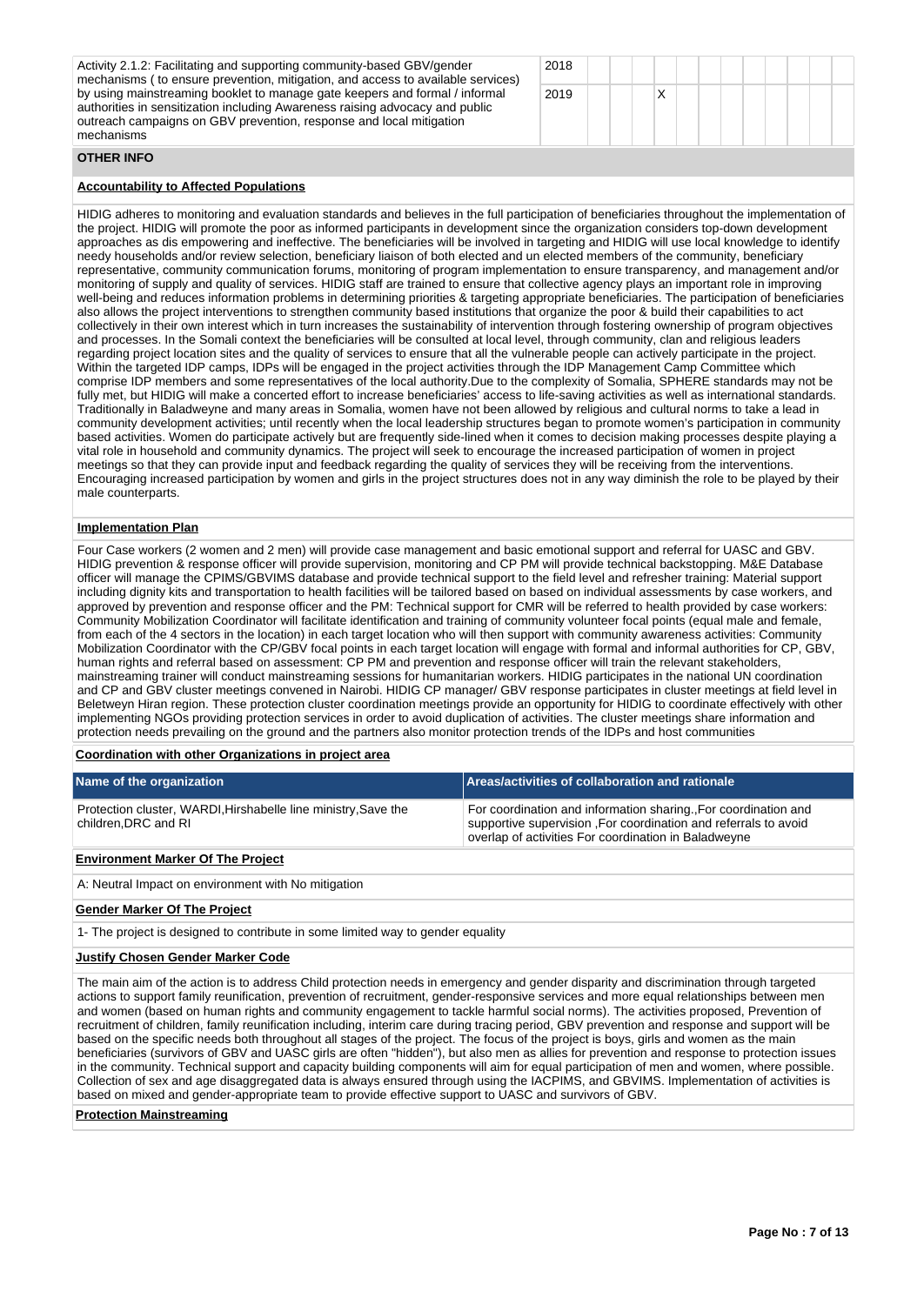Women and girls will participate in the selection of sites. Community participation in project planning and implementation will be given importance in order to strengthen local leadership and mobilization skills. Within Somalia, men and women are not seen as equals. Gender roles based on sex are clearly defined, and Somalis are expected not to defy these social norms. Women are traditionally caretakers within the family structure and home. Because of a complex religious structure ruled by former extremists, women's voices and roles were marginalized. Somalia is mainly a patriarchal society, where men are traditionally the leaders and make decisions for both communities and families. It is with this in mind that HIDIG is encouraging women participation. This project will work to ensure that disability, age, and gender never constrain the ability of all people to access health and protection services, and that HIDIG minimum standards for protection mainstreaming are applied in all project activities. People living with disabilities will participate in project activities by contributing to decisionmaking such as project locations. During community outreach meetings, both men and women will discuss and contribute ideas on how the improve project operations. HIDIG will adopt a participatory monitoring and evaluation approach involving men and women, boys and girls and the elderly. Focus Group Discussions and key informant interviews will target vulnerable groups such as the disabled for feedback on project interventions. Evaluation will be used to gauge how effectively the project has addressed the rights and needs of different categories of vulnerable people in the project area. Using do no harm principles, HIDIG will seek to avoid physical or psychosocial risks that would be detrimental to project beneficiaries, and will serve all people irrespective of age, sex or clan. Complaint mechanisms will be established to monitor project implementation and ensure that the voices of beneficiaries are heard. HIDIG will extend beyond traditional platforms for feedback, such as suggestion boxes and mobile phone lines, ensuring that a mechanism for confidential personal feedback is available even to those who are illiterate. HIDIG is intentionally carrying out feedback mechanism through these ways to address the limited mobility of women, Within Beletweyn, Protection M&E Officer will be stationed to provide support and assistance to beneficiaries throughout the life of the project.

## **Country Specific Information**

## **Safety and Security**

HIDIG staff have access to the area and will be directly managing the facilities and providing services. However, security is unpredictable in Somalia and HIDIG will closely monitoring the situation and will closely work with other actors to monitor the situation. HIDIG has local based security plan so that its staff and facilities are safe and secure. Staff are informed to be on the look for any suspicious elements and report to authorities and also evacuate as necessary. HIDIG will be participating in cluster forums and will be implementing all security advisories and shared briefings. In the event of untoward activities, HIDIG will immediately notify the communities, protection Cluster and UNOCHA and any other concern actors in the area

#### **Access**

HIDIG has been in the area for the last six years and runs health, WASH, education, Cash transfer and nutrition projects in Bay and Hiran region. HIDIG expects to keep good relationships with all actors in the area and expects that this will allow HIDIG to work in the area without issues. All interventions ensure that benefits are being equally accessed by all, especially people in the most vulnerable situations. Protecting the security, privacy, and dignity of those who take part in our programs is at the center of all HIDIG interventions. HIDIG has 100% access to the proposed project locations and uses the professional staffs with a strong knowledge of the inherent situation and experience of dynamics of Somalia context. HIDIG's services will be strategically placed and thus easily accessible to all the target IDPs and vulnerable population and shall be accountable to all affected population in its area of operation

## **BUDGET**

| Code           | <b>Budget Line Description</b>    |           | $D/S$ Quantity | Unit<br>cost | <b>Duration</b><br>Recurran charged<br>ce | $\frac{9}{6}$<br>to CHF | <b>Total Cost</b> |
|----------------|-----------------------------------|-----------|----------------|--------------|-------------------------------------------|-------------------------|-------------------|
|                | 1. Supplies (materials and goods) |           |                |              |                                           |                         |                   |
| <b>NA</b>      | <b>NA</b>                         | <b>NA</b> | $\mathbf 0$    | 0.00         | 0                                         | 0                       | 0.00              |
|                | <b>NA</b>                         |           |                |              |                                           |                         |                   |
|                | <b>Section Total</b>              |           |                |              |                                           |                         | 0.00              |
|                | 2. Transport and Storage          |           |                |              |                                           |                         |                   |
| <b>NA</b>      | <b>NA</b>                         | <b>NA</b> | 0              | 0.00         | 0                                         | 0                       | 0.00              |
|                | <b>NA</b>                         |           |                |              |                                           |                         |                   |
|                | <b>Section Total</b>              |           |                |              |                                           |                         | 0.00              |
|                | 3. International Staff            |           |                |              |                                           |                         |                   |
| <b>NA</b>      | <b>NA</b>                         | <b>NA</b> | $\mathbf 0$    | 0.00         | 0                                         | $\pmb{0}$               | 0.00              |
|                | <b>NA</b>                         |           |                |              |                                           |                         |                   |
|                | <b>Section Total</b>              |           |                |              |                                           |                         | 0.00              |
| 4. Local Staff |                                   |           |                |              |                                           |                         |                   |
| <b>NA</b>      | <b>NA</b>                         | <b>NA</b> | 0              | 0.00         | 0                                         | 0                       | 0.00              |
|                | <b>NA</b>                         |           |                |              |                                           |                         |                   |
|                | <b>Section Total</b>              |           |                |              |                                           |                         | 0.00              |
|                | 5. Training of Counterparts       |           |                |              |                                           |                         |                   |
| <b>NA</b>      | <b>NA</b>                         | <b>NA</b> | 0              | 0.00         | 0                                         | $\pmb{0}$               | 0.00              |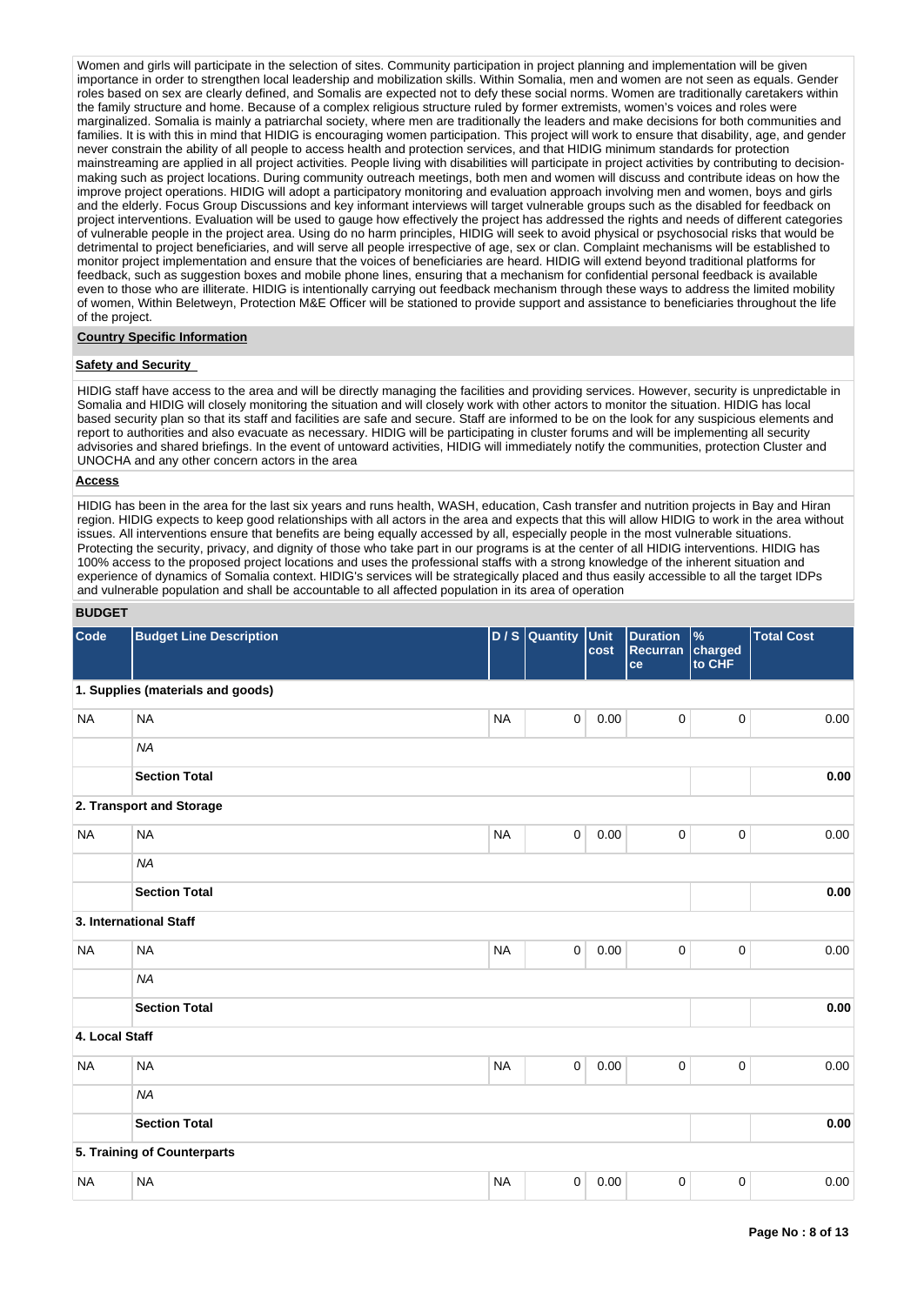|                   | <b>NA</b>                                                    |           |             |          |           |             |          |
|-------------------|--------------------------------------------------------------|-----------|-------------|----------|-----------|-------------|----------|
|                   | <b>Section Total</b>                                         |           |             |          |           |             | 0.00     |
|                   | 6. Contracts (with implementing partners)                    |           |             |          |           |             |          |
| <b>NA</b>         | <b>NA</b>                                                    | <b>NA</b> | 0           | 0.00     | $\pmb{0}$ | $\pmb{0}$   | 0.00     |
|                   | <b>NA</b>                                                    |           |             |          |           |             |          |
|                   | <b>Section Total</b>                                         |           |             |          |           |             | 0.00     |
|                   | 7. Other Direct Costs                                        |           |             |          |           |             |          |
| <b>NA</b>         | <b>NA</b>                                                    | <b>NA</b> | $\pmb{0}$   | 0.00     | $\pmb{0}$ | $\pmb{0}$   | 0.00     |
|                   | <b>NA</b>                                                    |           |             |          |           |             |          |
|                   | <b>Section Total</b>                                         |           |             |          |           |             | 0.00     |
| 8. Indirect Costs |                                                              |           |             |          |           |             |          |
| <b>NA</b>         | <b>NA</b>                                                    | <b>NA</b> | 0           | 0.00     | $\pmb{0}$ | $\mathbf 0$ | 0.00     |
|                   | <b>NA</b>                                                    |           |             |          |           |             |          |
|                   | <b>Section Total</b>                                         |           |             |          |           |             | 0.00     |
|                   | 11. A:1 Staff and Other Personnel Costs: International Staff |           |             |          |           |             |          |
| <b>NA</b>         | <b>NA</b>                                                    | <b>NA</b> | 0           | 0.00     | $\pmb{0}$ | $\mathbf 0$ | 0.00     |
|                   | <b>NA</b>                                                    |           |             |          |           |             |          |
|                   | <b>Section Total</b>                                         |           |             | 0.00     |           |             |          |
|                   | 12. A:1 Staff and Other Personnel Costs: Local Staff         |           |             |          |           |             |          |
| <b>NA</b>         | <b>NA</b>                                                    | <b>NA</b> | 0           | 0.00     | $\pmb{0}$ | $\pmb{0}$   | 0.00     |
|                   | <b>NA</b>                                                    |           |             |          |           |             |          |
|                   | <b>Section Total</b>                                         |           |             | 0.00     |           |             |          |
|                   | 13. B:2 Supplies, Commodities, Materials                     |           |             |          |           |             |          |
| <b>NA</b>         | <b>NA</b>                                                    | <b>NA</b> | 0           | 0.00     | 0         | $\mathbf 0$ | 0.00     |
|                   | <b>NA</b>                                                    |           |             |          |           |             |          |
|                   | <b>Section Total</b>                                         |           |             | 0.00     |           |             |          |
|                   | 14. C:3 Equipment                                            |           |             |          |           |             |          |
| <b>NA</b>         | <b>NA</b>                                                    | <b>NA</b> | $\mathsf 0$ | 0.00     | $\pmb{0}$ | $\pmb{0}$   | 0.00     |
|                   | <b>NA</b>                                                    |           |             |          |           |             |          |
|                   | <b>Section Total</b>                                         |           |             | 0.00     |           |             |          |
|                   | 15. D:4 Contractual Services                                 |           |             |          |           |             |          |
| <b>NA</b>         | <b>NA</b>                                                    | <b>NA</b> | $\mathsf 0$ | $0.00\,$ | $\pmb{0}$ | $\mathbf 0$ | $0.00\,$ |
|                   | <b>NA</b>                                                    |           |             |          |           |             |          |
|                   | <b>Section Total</b>                                         |           |             |          |           |             | 0.00     |
| 16. E:5 Travel    |                                                              |           |             |          |           |             |          |
| <b>NA</b>         | <b>NA</b>                                                    | $\sf NA$  | $\mathsf 0$ | 0.00     | $\pmb{0}$ | $\pmb{0}$   | $0.00\,$ |
|                   | <b>NA</b>                                                    |           |             |          |           |             |          |
|                   | <b>Section Total</b>                                         |           |             |          |           |             | 0.00     |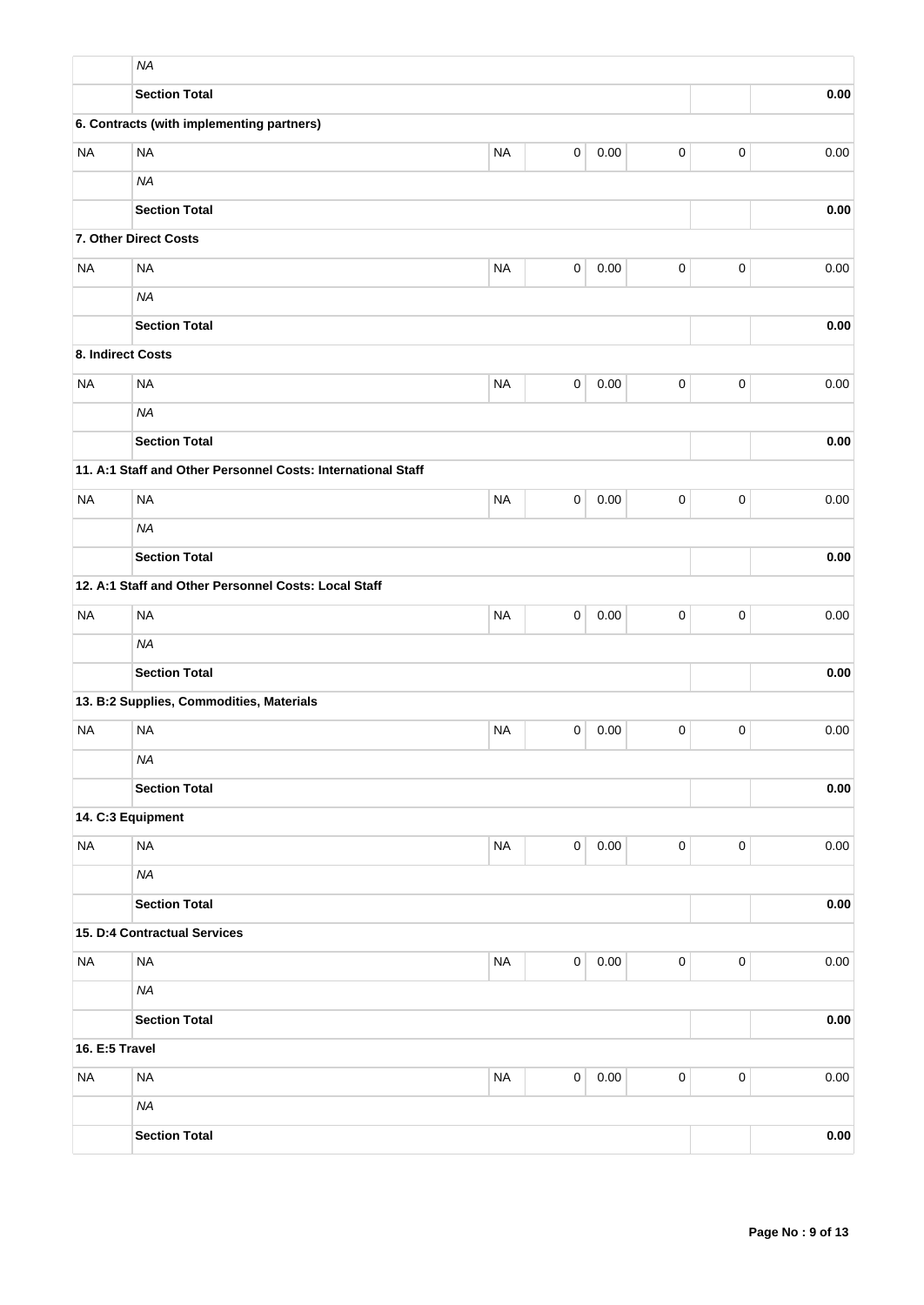|           | 17. F:6 Transfers and Grants to Counterparts                                                                                                                                                                                                                                                                                                                 |           |   |                       |              |          |           |  |  |
|-----------|--------------------------------------------------------------------------------------------------------------------------------------------------------------------------------------------------------------------------------------------------------------------------------------------------------------------------------------------------------------|-----------|---|-----------------------|--------------|----------|-----------|--|--|
| <b>NA</b> | <b>NA</b>                                                                                                                                                                                                                                                                                                                                                    | <b>NA</b> | 0 | 0.00                  | 0            | $\Omega$ | 0.00      |  |  |
|           | <b>NA</b>                                                                                                                                                                                                                                                                                                                                                    |           |   |                       |              |          |           |  |  |
|           | <b>Section Total</b>                                                                                                                                                                                                                                                                                                                                         |           |   |                       |              |          | 0.00      |  |  |
|           | 18. G:7 General Operating and Other Direct Costs                                                                                                                                                                                                                                                                                                             |           |   |                       |              |          |           |  |  |
| NA.       | NA                                                                                                                                                                                                                                                                                                                                                           | NA.       | 0 | 0.00                  | 0            | 0        | 0.00      |  |  |
|           | ΝA                                                                                                                                                                                                                                                                                                                                                           |           |   |                       |              |          |           |  |  |
|           | <b>Section Total</b>                                                                                                                                                                                                                                                                                                                                         |           |   |                       |              |          | 0.00      |  |  |
|           | 19. H.8 Indirect Programme Support Costs                                                                                                                                                                                                                                                                                                                     |           |   |                       |              |          |           |  |  |
| <b>NA</b> | <b>NA</b>                                                                                                                                                                                                                                                                                                                                                    | <b>NA</b> | 0 | 0.00                  | 0            | $\Omega$ | 0.00      |  |  |
|           | ΝA                                                                                                                                                                                                                                                                                                                                                           |           |   |                       |              |          |           |  |  |
|           | <b>Section Total</b>                                                                                                                                                                                                                                                                                                                                         |           |   |                       |              |          | 0.00      |  |  |
|           | 20. Staff and Other Personnel Costs                                                                                                                                                                                                                                                                                                                          |           |   |                       |              |          |           |  |  |
| 1.1       | GBV and Child Protection Coordinator (100%)                                                                                                                                                                                                                                                                                                                  | D         |   | $1 \mid 1,800$<br>.00 | 12           | 100.00   | 21,600.00 |  |  |
|           | The GBV/CP Coordinators will be responsible for the overall management of the project including budget and activity<br>management; He will lead the project implementation in their respective locations. He/she will supervise staff during project<br>implementation will contributes 100% of the salary.                                                  |           |   |                       |              |          |           |  |  |
| 1.2       | M&E database officer                                                                                                                                                                                                                                                                                                                                         | D         |   | 1   800.0<br>$\Omega$ | 12           | 100.00   | 9,600.00  |  |  |
|           | ME Databases officer will responsible for the CP and GBV data management including CPMIS and GBVMIS data. He or she will<br>undertake all the data entry and will closely work with rest of the project team. 100% contribution from this project                                                                                                            |           |   |                       |              |          |           |  |  |
| 1.3       | Psycho social support Officer                                                                                                                                                                                                                                                                                                                                | D         |   | 1 600.0<br>0          | 12           | 100.00   | 7,200.00  |  |  |
|           | 1 psycho social support officers will be responsible for the provision of psycho social support to newly displaced children and<br>women; they will be mobile and outreach teams who will provided first line emergency response.                                                                                                                            |           |   |                       |              |          |           |  |  |
| 1.4       | GBV/Child protection Officers                                                                                                                                                                                                                                                                                                                                | D         |   | 1   800.0<br>$\Omega$ | 12           | 100.00   | 9,600.00  |  |  |
|           | One GBV and CP Officers will lead the all key field level activity implementation; they will be responsible for the management of<br>different activities at field level and will closely work with coordinators. 100% contribution from this project                                                                                                        |           |   |                       |              |          |           |  |  |
| 1.5       | Case workers (4 Pax @ 100%)                                                                                                                                                                                                                                                                                                                                  | D         |   | 4   400.0<br>0        | 12           | 100.00   | 19,200.00 |  |  |
|           | Case workers will do case management within and outside MCH in Baladweyne IDPs, Each case worker will be responsible in<br>recording, managing and follow up of the community GBV/child protection cases in the target IDPs and host communities in<br>Baladweyne, SHF will 100% contributes the project cost                                                |           |   |                       |              |          |           |  |  |
| 1.6       | Community mobilizers (5 Pax @100%)                                                                                                                                                                                                                                                                                                                           | D         |   | 5 200.0<br>0          | 12           | 100.00   | 12,000.00 |  |  |
|           | Community mobilizer will undertake all community mobilization activity -100% contribution from this project                                                                                                                                                                                                                                                  |           |   |                       |              |          |           |  |  |
|           | <b>Section Total</b>                                                                                                                                                                                                                                                                                                                                         |           |   |                       |              |          | 79,200.00 |  |  |
|           | 21. Supplies, Commodities, Materials                                                                                                                                                                                                                                                                                                                         |           |   |                       |              |          |           |  |  |
| 2.1       | Dignity kits including GBV                                                                                                                                                                                                                                                                                                                                   | D         |   | 600 65.00             | 1            | 100.00   | 39,000.00 |  |  |
|           | Dignity Kits will be procured using HIDIG NGO procurement policy and will be distributed to the relevant beneficiaries identified<br>by the project team. Kit content is based on GBV cluster guidance note on dignity. See attached BOQ                                                                                                                     |           |   |                       |              |          |           |  |  |
| 2.2       | Material assistance for UASC and vulnerable community<br>members/households                                                                                                                                                                                                                                                                                  | D         |   | 600 85.00             | 1            | 100.00   | 51,000.00 |  |  |
|           | Using HIDIG Procurement systems; HIGID will procure and distribute assorted material assistance, Materials assistance will be<br>provided to the cases of UASC who are in need of these materials- See the attached BOQs                                                                                                                                     |           |   |                       |              |          |           |  |  |
| 2.3       | Emergency support for safe space(None-food items, plastic<br>sheet and lockable doors)                                                                                                                                                                                                                                                                       | D         |   | 100 163.0<br>0        | $\mathbf{1}$ | 100.00   | 16,300.00 |  |  |
|           | Emergency support for safe spaces will be provide to women and UACs in need of foster family in secure place. See attached<br>BoQ                                                                                                                                                                                                                            |           |   |                       |              |          |           |  |  |
| 2.4       | Transportation cost for UASSAC to health centers                                                                                                                                                                                                                                                                                                             | D         |   | 20 30.00              | 12           | 100.00   | 7,200.00  |  |  |
|           | Transportation cost for UASC and survivors of sexual violence; vehicle will be hired to transport the case from the IDP camps and<br>villages to HIDIG Koshin and Hilac MCH in Baladweyne providing compassionate clinical services. HIDIG anticipates to provide<br>both stipen and referral to 20 pax@\$30 for vehicle fuels and stipens. See attached BoQ |           |   |                       |              |          |           |  |  |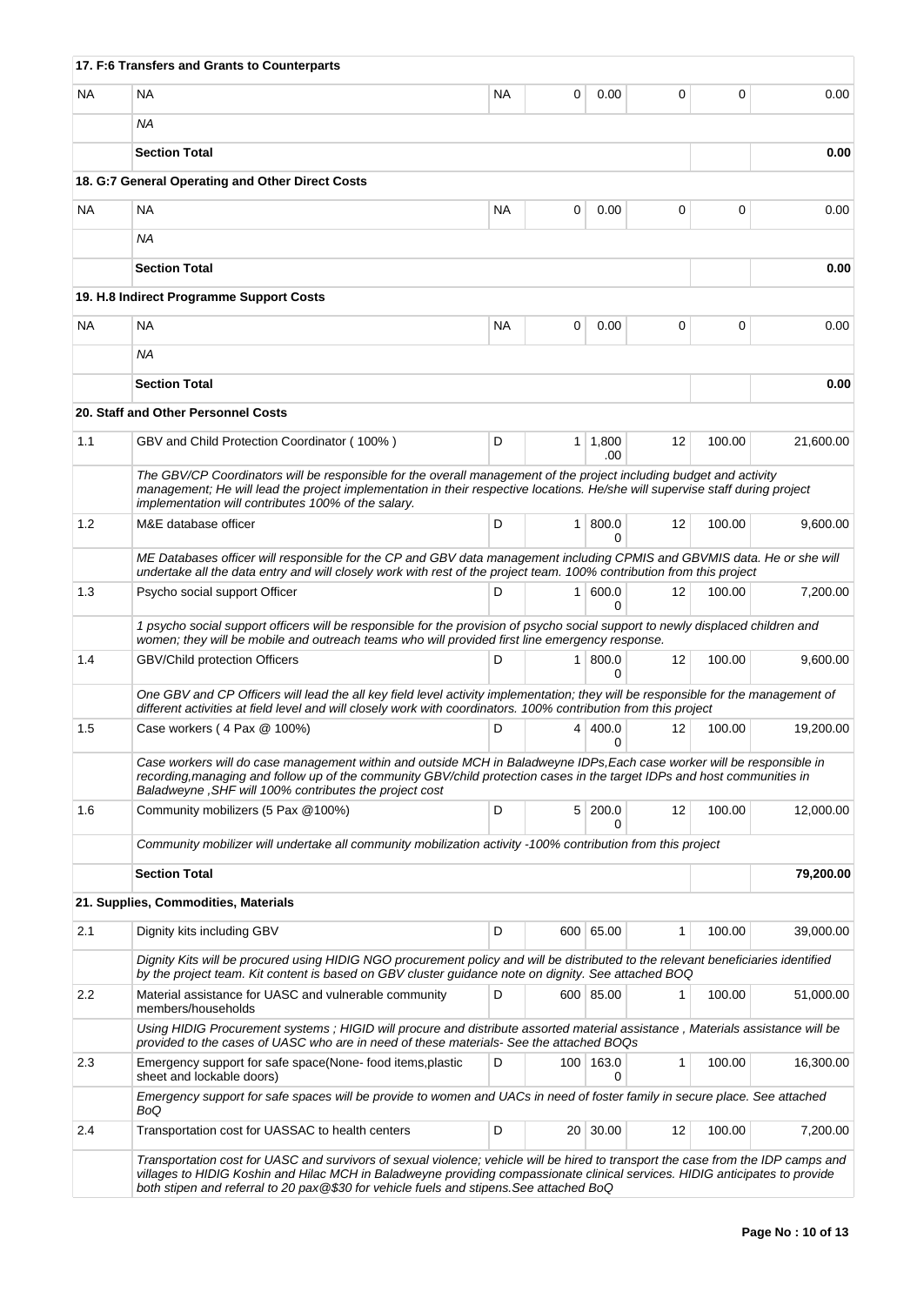| 2.5           | IEC materials for community mobilization                                                                                                                                                                                                                                                                                                                                                                                                              | D         | 1 <sup>1</sup> | 1,800<br>.00           | 1                 | 100.00 | 1,800.00   |
|---------------|-------------------------------------------------------------------------------------------------------------------------------------------------------------------------------------------------------------------------------------------------------------------------------------------------------------------------------------------------------------------------------------------------------------------------------------------------------|-----------|----------------|------------------------|-------------------|--------|------------|
|               | Information Education and Communication materials will be developed for the community awareness campaigns in relation to<br>the, Services available, Importance of timely reporting and prevention of child separation                                                                                                                                                                                                                                |           |                |                        |                   |        |            |
| 2.6           | <b>Recreationl materials</b>                                                                                                                                                                                                                                                                                                                                                                                                                          | D         |                | $1 \mid 10,20$<br>0.00 | $\mathbf{1}$      | 100.00 | 10,200.00  |
|               | PSS officers will use the recreation kits for the PSS Intervention. Recreational Kits will be used for the PSS Activities.<br>Recreational kits will be procured locally using HIDIG procurement system. See attached BOQ                                                                                                                                                                                                                             |           |                |                        |                   |        |            |
| 2.7           | Case management, pyshcosocial support to child protection<br>and GBV WG member                                                                                                                                                                                                                                                                                                                                                                        | D         |                | $1 \mid 3,551$<br>.00  | 1                 | 100.00 | 3,551.00   |
|               | This budget item will cover additional cost from the assessed cases ; it can be medical cost or other necessary materials cost,                                                                                                                                                                                                                                                                                                                       |           |                |                        |                   |        |            |
| 2.8           | Mainstreaming training for nutrition, health and WASH for front<br>line staff                                                                                                                                                                                                                                                                                                                                                                         | 100.00    | 3,351.00       |                        |                   |        |            |
|               | A total of 20 HIDIG health and Nutrition staff will be trained on Protection Mainstreaming for 5 days in Beletweyn respectively                                                                                                                                                                                                                                                                                                                       |           |                |                        |                   |        |            |
| 2.9           | Mobilization and awareness training                                                                                                                                                                                                                                                                                                                                                                                                                   | D         |                | 20 17.00               | $12 \overline{ }$ | 100.00 | 4,080.00   |
|               | Community mobilization and awareness sessions will be conducted on relevant and pertinent protection issues affected IDPs in<br>Beletweyn.HIDIG plan to conducts 12 session one per months during the project period, each session will have 20 participant<br>totaling 240 participant by the end of the project period, however, this cost will facilitates the participants refreshment, information<br>materials and stationary for the sessions. |           |                |                        |                   |        |            |
| 2.10          | Community advocates/Focal point on participatory workshop                                                                                                                                                                                                                                                                                                                                                                                             | D         |                | $1 \mid 3,450$<br>.50  | $\mathbf{1}$      | 100.00 | 3,450.50   |
|               | For prevention ad mitigation of right based approch HIDIG will conducts five days training to 20 prticipants 10 foster care<br>providers and 10 focal points/advocates in Baladweyne project sites. This will enhance the advocacy and sensitization approach<br>of the program target beneficiaries. SHF will cover 100% of this cost                                                                                                                |           |                |                        |                   |        |            |
|               | <b>Section Total</b>                                                                                                                                                                                                                                                                                                                                                                                                                                  |           |                |                        |                   |        | 139,932.50 |
| 22. Equipment |                                                                                                                                                                                                                                                                                                                                                                                                                                                       |           |                |                        |                   |        |            |
| NA.           | <b>NA</b>                                                                                                                                                                                                                                                                                                                                                                                                                                             | <b>NA</b> | 0              | 0.00                   | 0                 | 0      | 0.00       |
|               | <b>NA</b>                                                                                                                                                                                                                                                                                                                                                                                                                                             |           |                |                        |                   |        |            |
|               | <b>Section Total</b>                                                                                                                                                                                                                                                                                                                                                                                                                                  |           |                |                        |                   |        | 0.00       |
|               | <b>23. Contractual Services</b>                                                                                                                                                                                                                                                                                                                                                                                                                       |           |                |                        |                   |        |            |
| <b>NA</b>     | <b>NA</b>                                                                                                                                                                                                                                                                                                                                                                                                                                             | <b>NA</b> | 0              | 0.00                   | 0                 | 0      | 0.00       |
|               | <b>NA</b>                                                                                                                                                                                                                                                                                                                                                                                                                                             |           |                |                        |                   |        |            |
|               | <b>Section Total</b>                                                                                                                                                                                                                                                                                                                                                                                                                                  |           |                |                        |                   |        | 0.00       |
| 24. Travel    |                                                                                                                                                                                                                                                                                                                                                                                                                                                       |           |                |                        |                   |        |            |
| 5.1           | Vehicle Rental for Outreach Protection Activities (2 Vehicles@<br>12 months)                                                                                                                                                                                                                                                                                                                                                                          | D         |                | $2 \mid 1,800$<br>.00  | 12                | 100.00 | 43,200.00  |
|               | 2 vehicles will be hired for 12 months of the project each receiving 1800 USD per Month.                                                                                                                                                                                                                                                                                                                                                              |           |                |                        |                   |        |            |
|               | <b>Section Total</b>                                                                                                                                                                                                                                                                                                                                                                                                                                  |           |                |                        |                   |        | 43,200.00  |
|               | 25. Transfers and Grants to Counterparts                                                                                                                                                                                                                                                                                                                                                                                                              |           |                |                        |                   |        |            |
| NA            | <b>NA</b>                                                                                                                                                                                                                                                                                                                                                                                                                                             | <b>NA</b> | 0              | 0.00                   | 0                 | 0      | 0.00       |
|               | ΝA                                                                                                                                                                                                                                                                                                                                                                                                                                                    |           |                |                        |                   |        |            |
|               | <b>Section Total</b>                                                                                                                                                                                                                                                                                                                                                                                                                                  |           |                |                        |                   |        | 0.00       |
|               | 26. General Operating and Other Direct Costs                                                                                                                                                                                                                                                                                                                                                                                                          |           |                |                        |                   |        |            |
| 7.1           | Office rent - Baladweyne                                                                                                                                                                                                                                                                                                                                                                                                                              | D         | 1              | 800.0<br><sup>0</sup>  | 12                | 50.00  | 4,800.00   |
|               | This will cater the cost for office rent in Baladweyne, SHF Project will contribute 50% of the project cost                                                                                                                                                                                                                                                                                                                                           |           |                |                        |                   |        |            |
| 7.2           | Communication                                                                                                                                                                                                                                                                                                                                                                                                                                         | D         | 1 <sup>1</sup> | 12,00<br>0.00          | 1                 | 50.00  | 6,000.00   |
|               | This will cater for the project communication in Beletweyn for smooth implementation                                                                                                                                                                                                                                                                                                                                                                  |           |                |                        |                   |        |            |
| 7.3           | <b>Utilities</b>                                                                                                                                                                                                                                                                                                                                                                                                                                      | D         |                | $1 \, 4,200$<br>.00    | 1                 | 50.00  | 2,100.00   |
|               | Takes cares of office electricity and water in Baladweyne                                                                                                                                                                                                                                                                                                                                                                                             |           |                |                        |                   |        |            |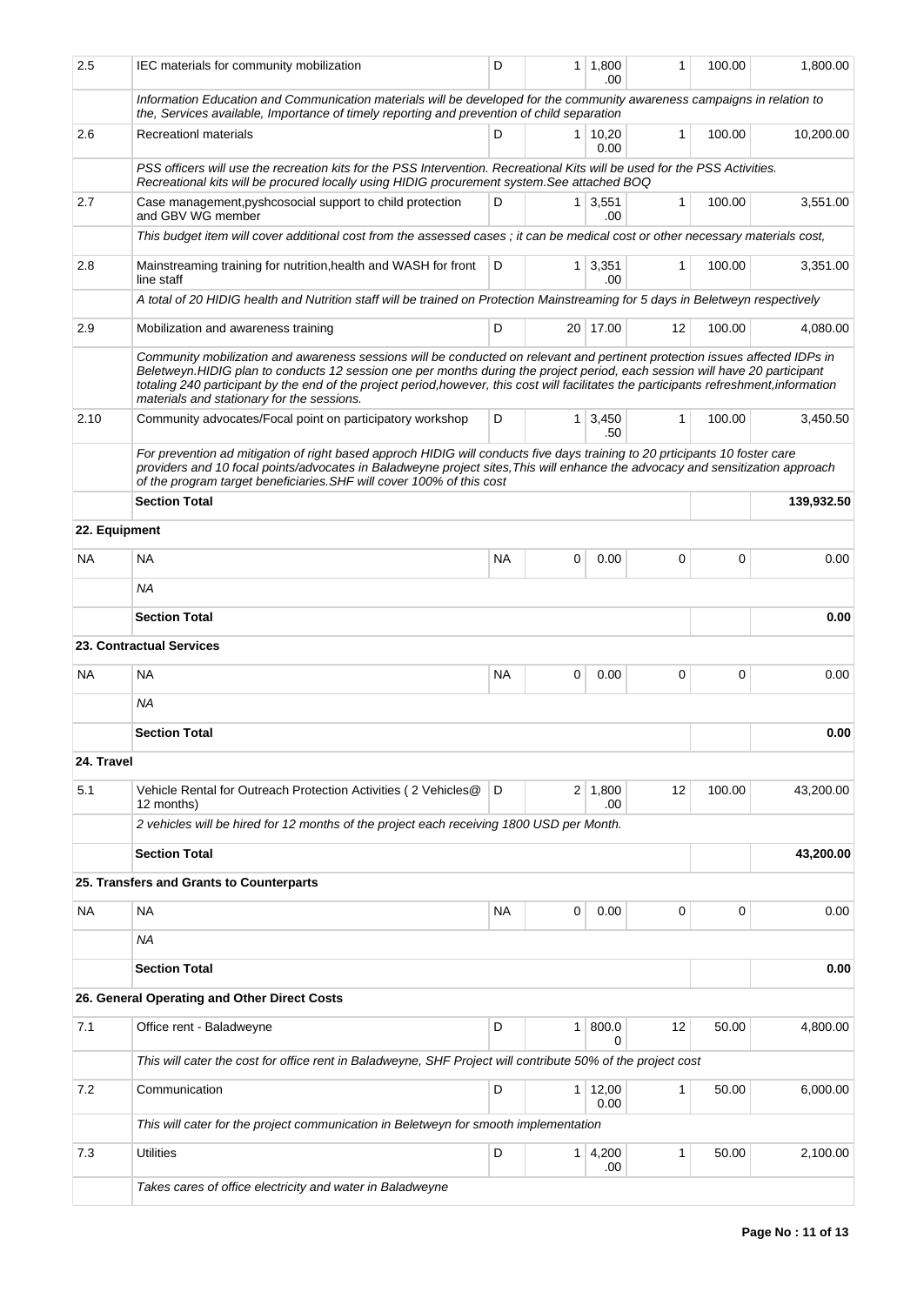| 7.4                     | Stationary                                                                                                                                                                         | D | 1        | 3,852<br>.00.         | 1 | 50.00  | 1,926.00   |
|-------------------------|------------------------------------------------------------------------------------------------------------------------------------------------------------------------------------|---|----------|-----------------------|---|--------|------------|
|                         | Office stationary for Baladweyne                                                                                                                                                   |   |          |                       |   |        |            |
| 7.5                     | Bank charges                                                                                                                                                                       | D |          | $1 \mid 3,215$<br>.33 | 1 | 100.00 | 3,215.33   |
|                         | This will be used for transfer and other transection/withdrawal of the project cash. It is capped at 1.2% of the program total cost it<br>is caped at 2% of the program total cost |   |          |                       |   |        |            |
|                         | <b>Section Total</b>                                                                                                                                                               |   |          |                       |   |        | 18,041.33  |
| <b>SubTotal</b>         |                                                                                                                                                                                    |   | 1,365.00 |                       |   |        | 280,373.83 |
| Direct                  |                                                                                                                                                                                    |   |          |                       |   |        | 280,373.83 |
| Support                 |                                                                                                                                                                                    |   |          |                       |   |        |            |
| <b>PSC Cost</b>         |                                                                                                                                                                                    |   |          |                       |   |        |            |
| <b>PSC Cost Percent</b> |                                                                                                                                                                                    |   |          |                       |   |        | 7.00       |
| <b>PSC Amount</b>       |                                                                                                                                                                                    |   |          |                       |   |        | 19,626.17  |
| <b>Total Cost</b>       |                                                                                                                                                                                    |   |          |                       |   |        | 300,000.00 |

# **Project Locations**

| <b>Location</b>                         | <b>Estimated</b><br>percentage<br>of budget<br>for each<br><b>location</b> | <b>Estimated number of beneficiaries</b><br>for each location |              |  |                      |       | <b>Activity Name</b>                                                                                                                                                                                                                                                                                                                                                                                                                                                                                                                                                                                                                                                                                                                                                                                                                                                                                                                                                                                                                                                                                                                                                                                                                                                                                                                                                                                                                                                                                                                                                                                                                                                                                                                                                                                                                             |
|-----------------------------------------|----------------------------------------------------------------------------|---------------------------------------------------------------|--------------|--|----------------------|-------|--------------------------------------------------------------------------------------------------------------------------------------------------------------------------------------------------------------------------------------------------------------------------------------------------------------------------------------------------------------------------------------------------------------------------------------------------------------------------------------------------------------------------------------------------------------------------------------------------------------------------------------------------------------------------------------------------------------------------------------------------------------------------------------------------------------------------------------------------------------------------------------------------------------------------------------------------------------------------------------------------------------------------------------------------------------------------------------------------------------------------------------------------------------------------------------------------------------------------------------------------------------------------------------------------------------------------------------------------------------------------------------------------------------------------------------------------------------------------------------------------------------------------------------------------------------------------------------------------------------------------------------------------------------------------------------------------------------------------------------------------------------------------------------------------------------------------------------------------|
|                                         |                                                                            | <b>Men</b>                                                    | <b>Women</b> |  | Boys   Girls   Total |       |                                                                                                                                                                                                                                                                                                                                                                                                                                                                                                                                                                                                                                                                                                                                                                                                                                                                                                                                                                                                                                                                                                                                                                                                                                                                                                                                                                                                                                                                                                                                                                                                                                                                                                                                                                                                                                                  |
| Hiraan -> Belet Weyne -> Belet<br>Weyne | 100                                                                        | 520                                                           |              |  | 1,240 1,000 1,400    | 4,160 | Activity 1.1.1: Facilitate tracing of up to 80% of<br>unaccompanied and separated boys and girls<br>registered to be eunified with their families or<br>regular/tradisional ca<br>Activity 1.1.2: Identification of 540 beneficiaries<br>(540 unaccompanied and separated children and<br>referral to family tracing services) in line with<br>established stand<br>Activity 1.1.3: Access to Child friendly spaces<br>and psychosocial support to individual<br>beneficiaries in line with the inter agency child<br>protection principles for up<br>Activity 1.1.4: Reintegration support for released<br>children and other vulnerable children provided<br>to a maximum of 200 beneficiaries, through<br>immediate access to bas<br>Activity 1.1.5: Training members of existing<br>Community-based Child Protection mechanisms<br>(on prevention, mitigation, identification of<br>individuals in need) in rights<br>Activity 1.2.1:<br>Provide survivor-centered multi-sectoral support<br>(including referral to medical, legal, pss, and<br>safety) in line with principles of case<br>managemen<br>Activity 1.2.2: Provision of assessment based,<br>case by case material assistance (which include<br>dignity kits; solar lanterns) depending needs<br>while fostering resilien<br>Activity 1.2.3: Facilitating and supporting<br>community-based GBV/gender mechanisms (to<br>ensure prevention, mitigation, and access to<br>available services) by using main<br>Activity 2.1.1: Provide survivor-centered multi-<br>sectoral support (including referral to medical,<br>legal, pss, and safety) in line with principles of<br>case management a<br>Activity 2.1.2: Facilitating and supporting<br>community-based GBV/gender mechanisms ( to<br>ensure prevention, mitigation, and access to<br>available services) by using main |